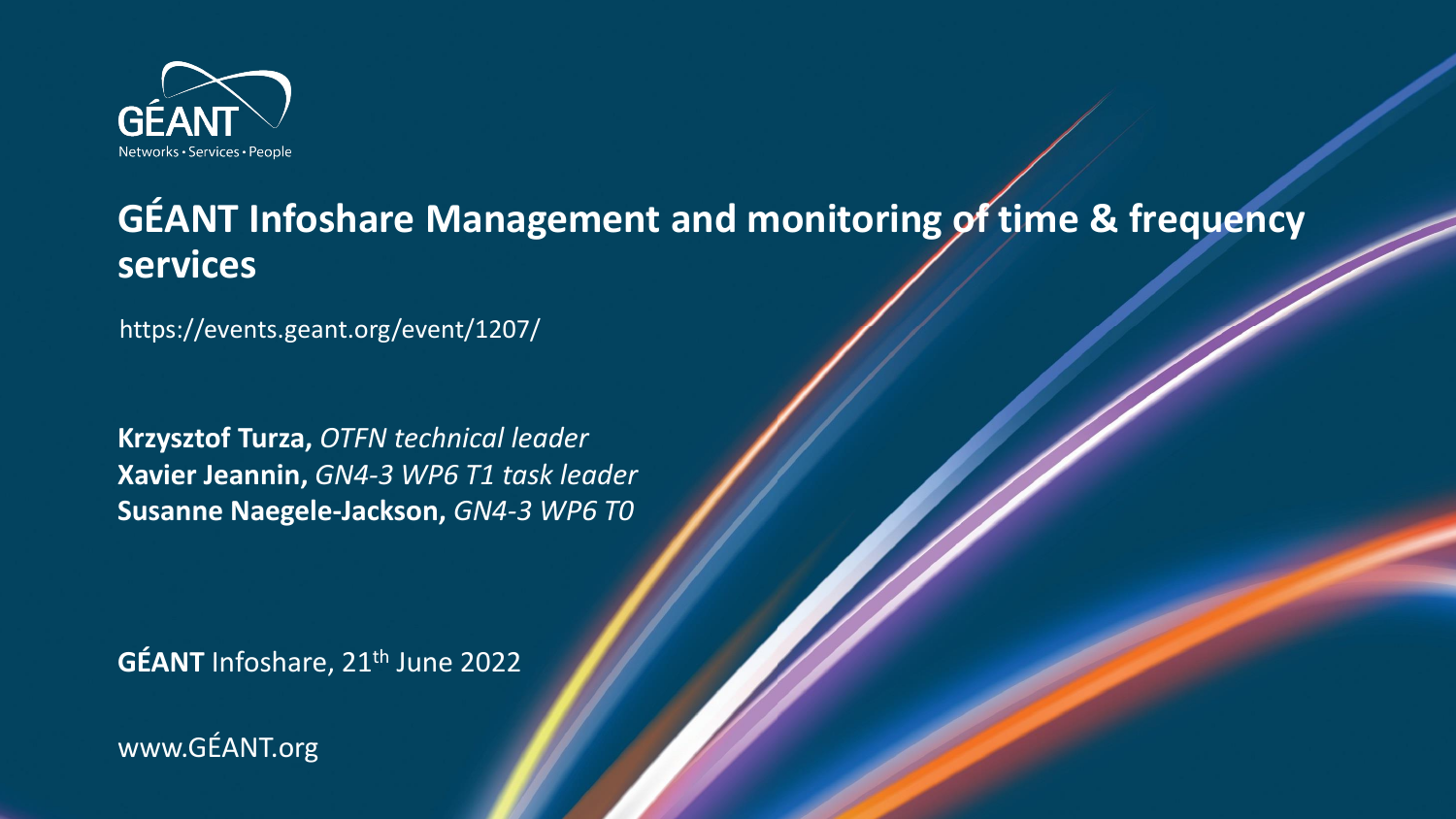### **Previous Infoshares, workshops**

• **Infoshare**: "European Time and Frequency Services Infoshare" - GEANTtv YouTube channel:<https://youtu.be/eZN41xyfUr4> https://events.geant.org/event/451/

• **White Paper**: "Distributing New Performant Time and Frequency Services over NREN Networks" https://about.geant.org/wp-content/uploads/2021/12/GN4-3 White-Paper Time and Frequency.pdf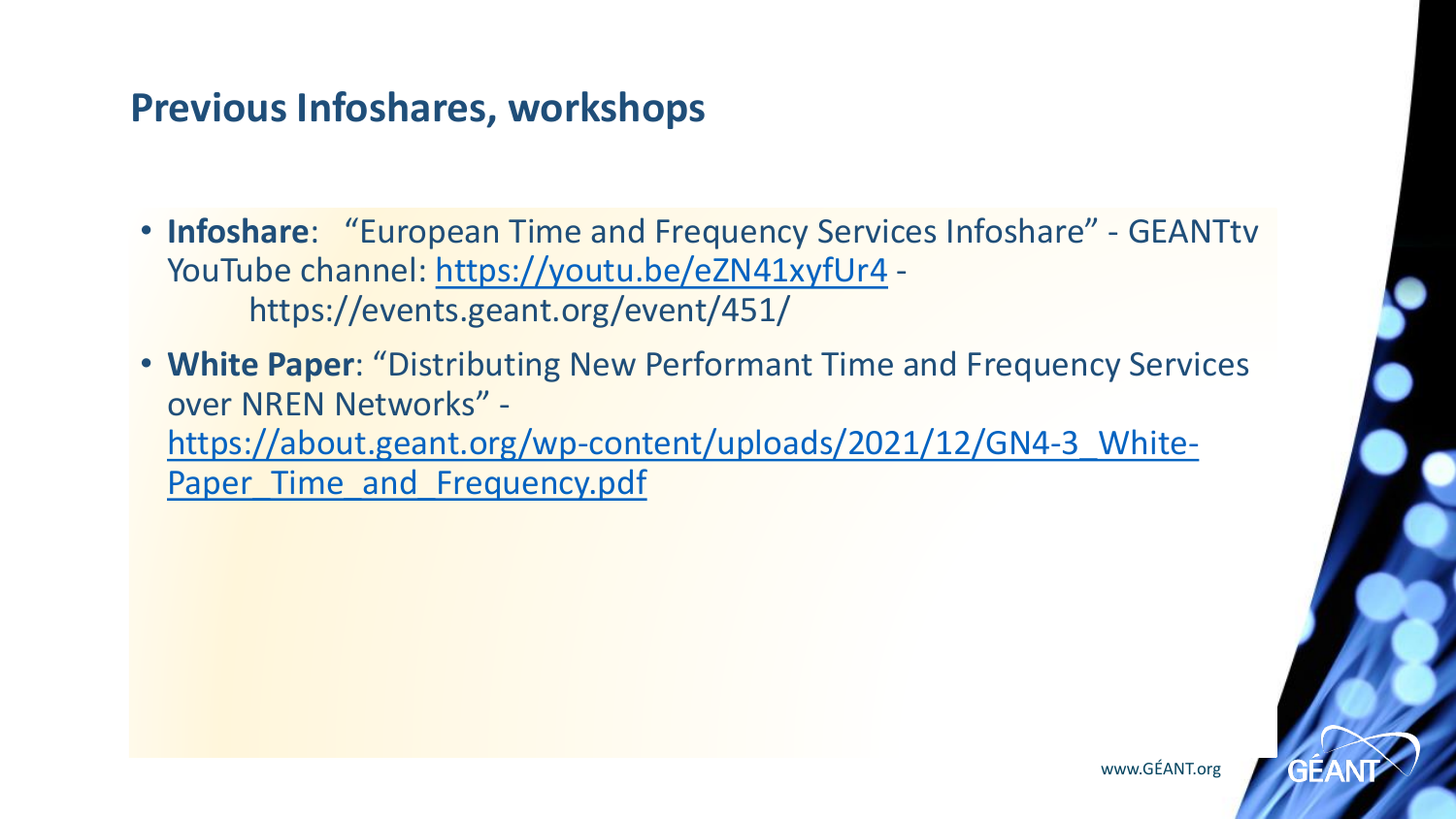### **WP6 – Optical Time & Frequency Network**

• Contact us at

[gn4-3-wp6-otfn@lists.geant.org](mailto:gn4-3-wp6-otfn@lists.geant.org) **or** [otfn-discuss@lists.geant.org](mailto:otfn-discuss@lists.geant.org)

- **Krzysztof Turza, OTFN technical leader,** PSNC
- Wojbor Bogacki, PSNC
- Josef Vojtech, Vladimir Smotlacha, CESNET
- Nicolas Quintin, RENATER
- Fabian Mauchle, Joel Busch, SWITCH
- Peter Kaufmann, Susanne Naegele-Jackson, DFN
- Guy Roberts, GÉANT
- Xavier Jeannin , task leader
- Ivana Golub, Work Package Leader
- Tim Chown, Work Package Leader

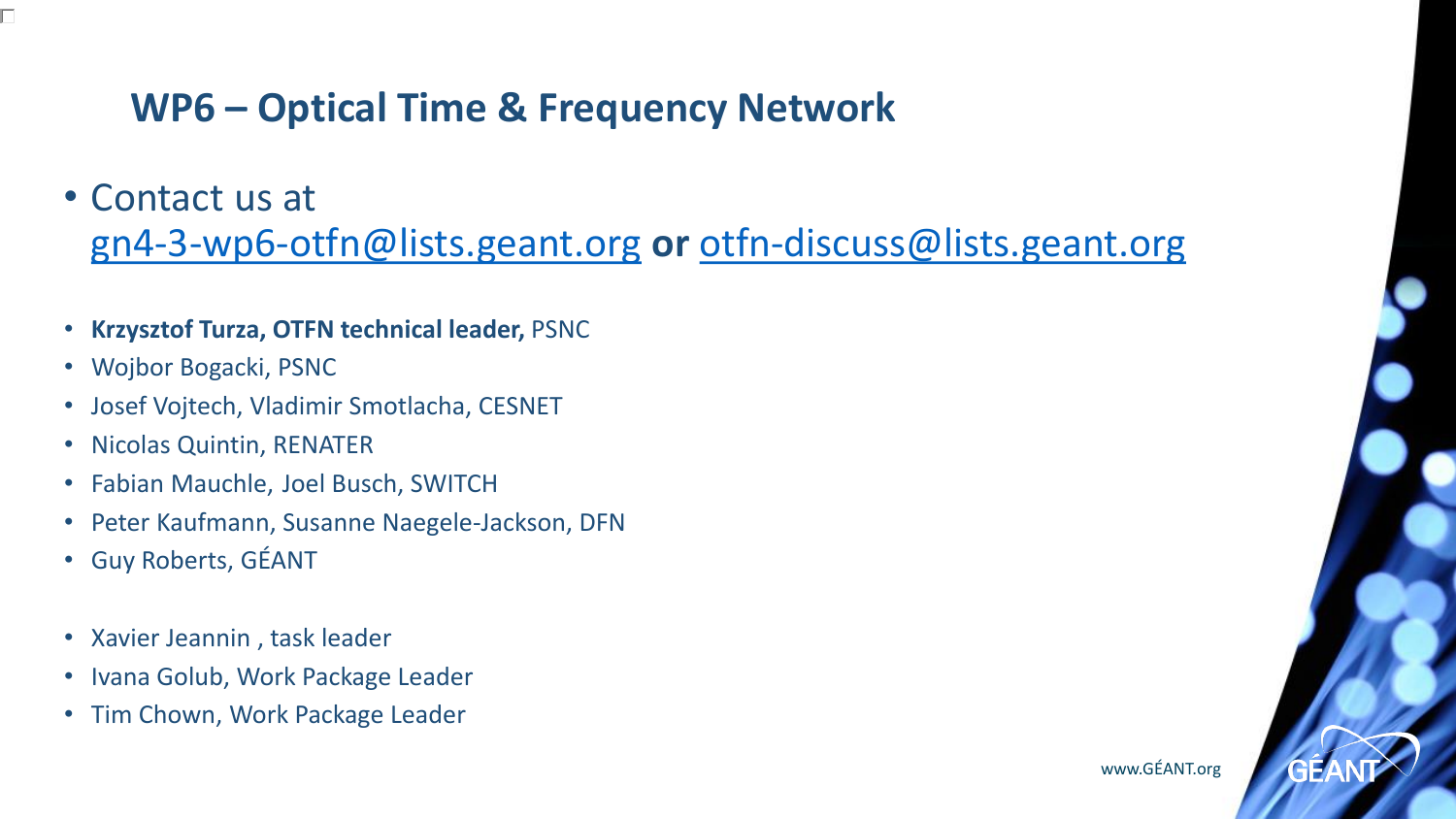### **GÉANT Infoshare Management and monitoring of time & frequency services**

### • 1<sup>st</sup> Session

- Optical carrier, time and radio frequency technologies monitoring and management
- Chairman Dr Josef Vojtech, CESNET
- 2<sup>nd</sup> Session
	- White Rabbit
	- Chairwoman Dr Susanne Naegele-Jackson,

Friedrich-Alexander-Universität Erlangen Nürnberg

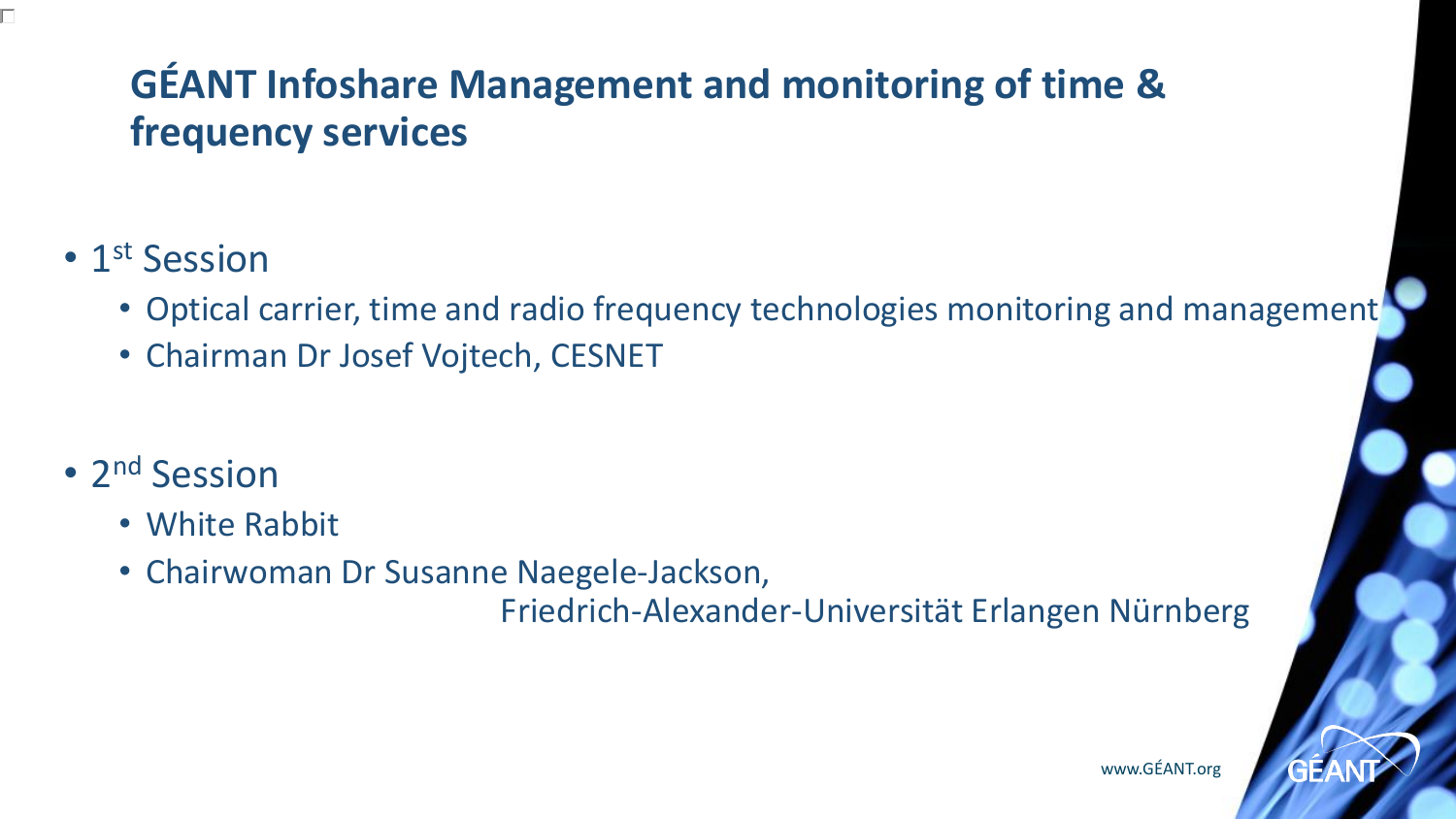### **1 st session: Optical carrier, time and radio frequency technologies monitoring and management**

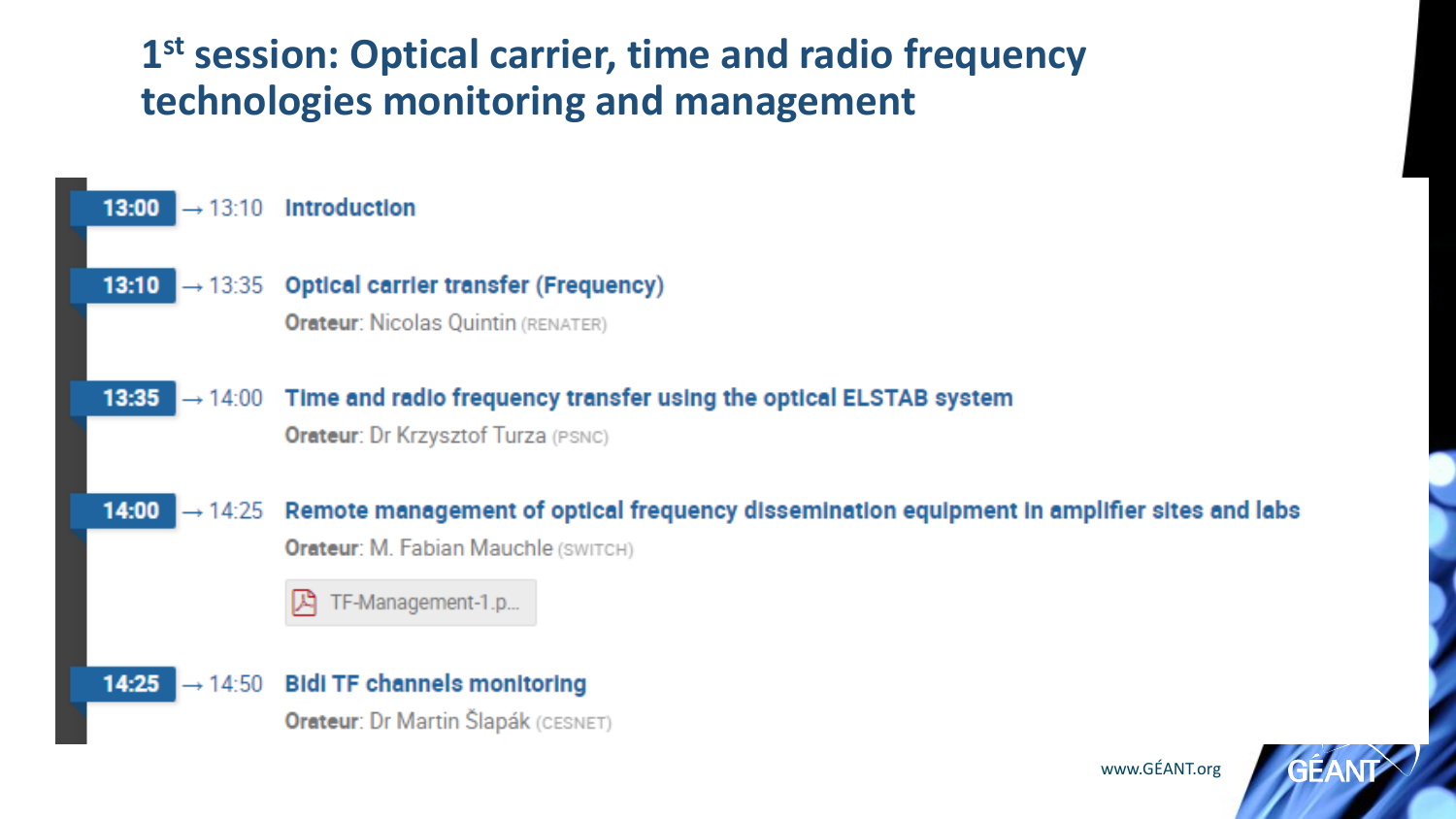### **2 nd session: White Rabbit**



www.GÉANT.org

GE/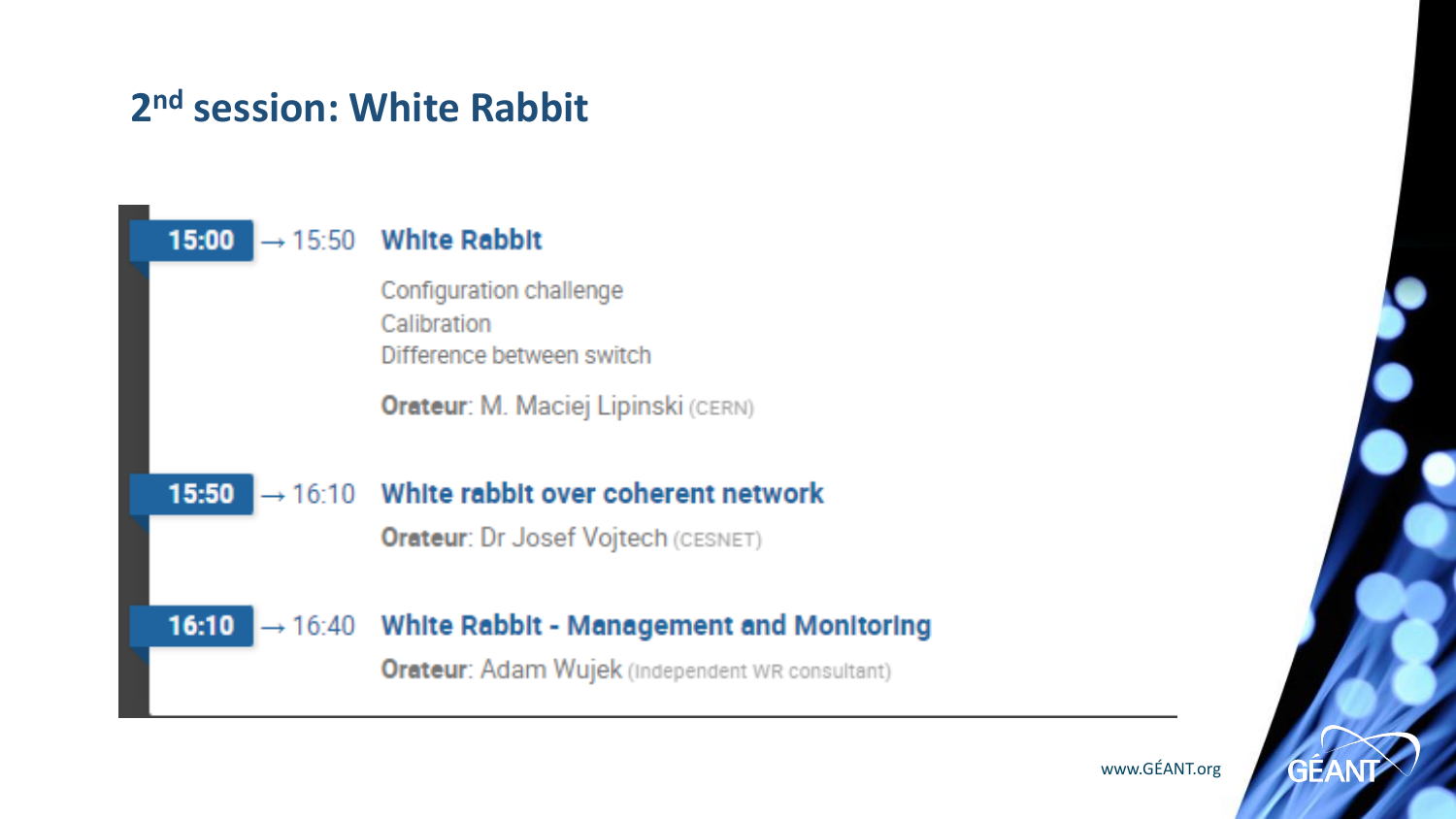

GÉANT Infoshare, 21st June 2022

## **Management and monitoring of time & frequency services**

### **Coffee Break**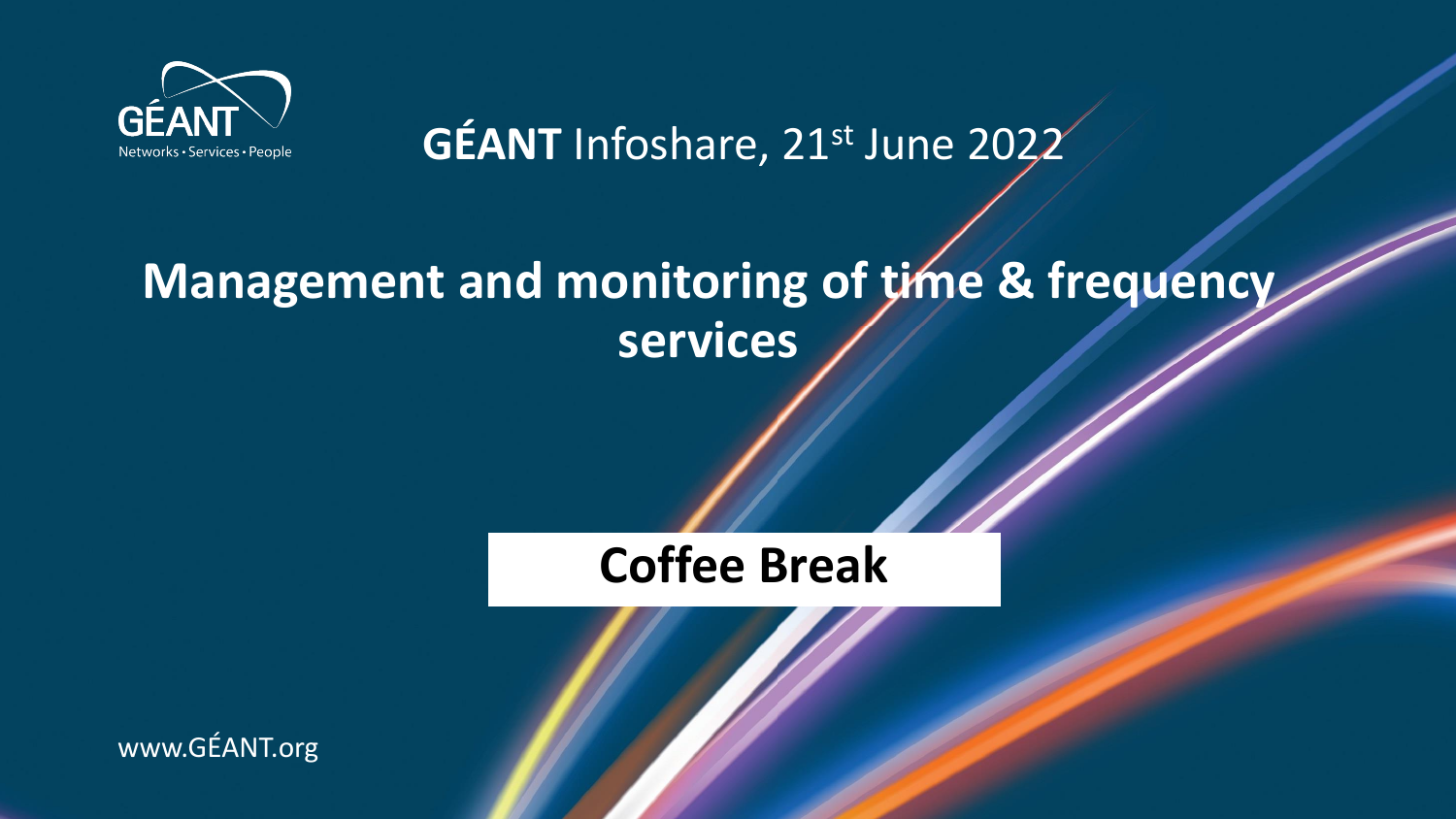

GÉANT Infoshare, 21st June 2022

## **Management and monitoring of time & frequency services**

### **Session2**